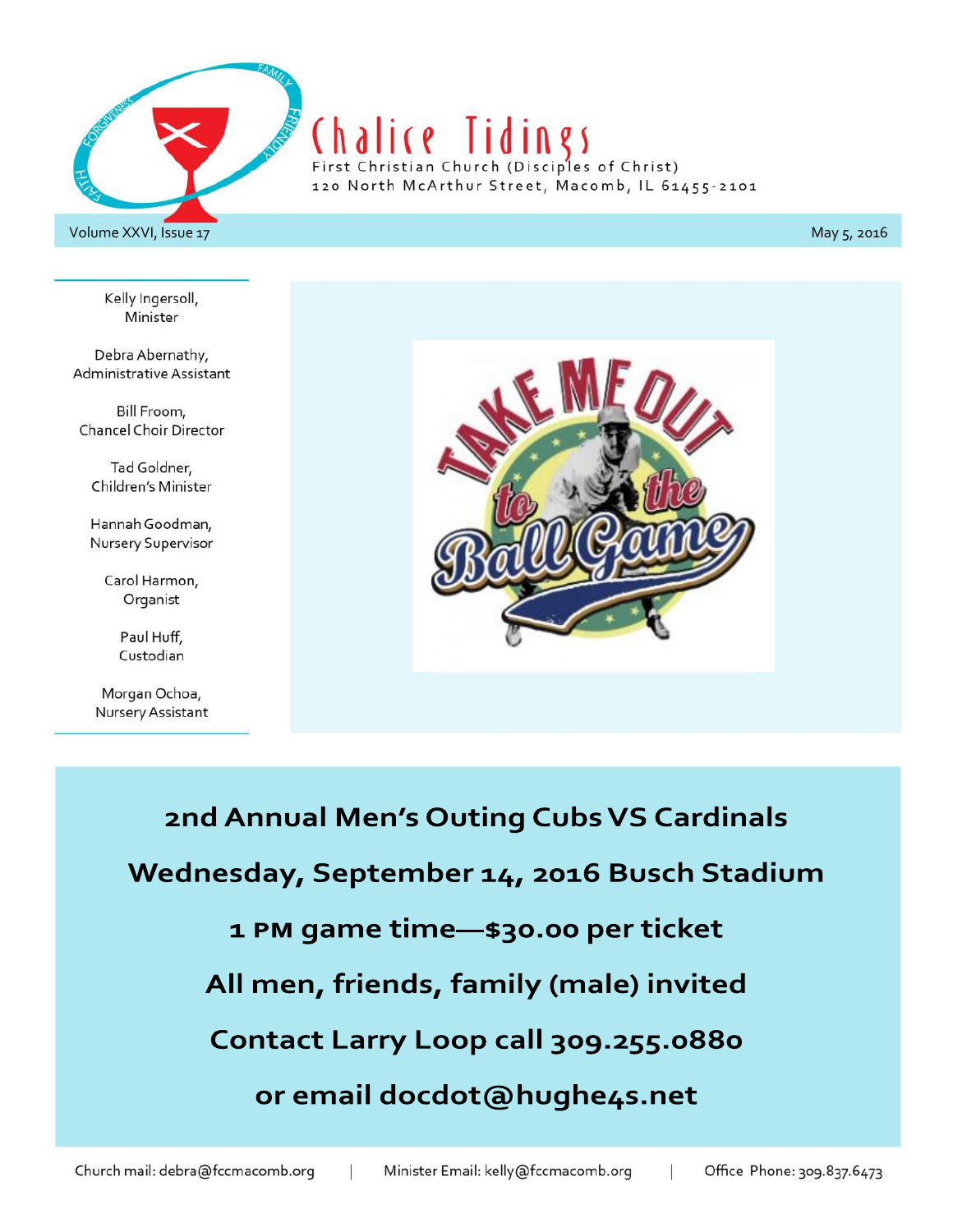# Kelly's Korner

May is the month of memories. With Mother's Day and Memorial Day and finals weeks leading to graduations and promotions, well, there are lots of memories to make in May. Every year. This year, you may not be the graduate or maybe your mom is no longer close by, but you can always remember those special days of hanging with classmates and cherish days spent with mom.

I remember Memorial Days of my childhood. They were always spent in southwestern Oklahoma with my mom's family. We'd leave our home in northeastern Oklahoma and go to my grandmother's house. A full day would be spent on preparation—flowers for the graves and food for the reunion. We'd start in Lawton, then head to Cyril and end up at the family gravesite in Oney. Oney was the incredibly small town close to where my mom was raised. My Aunt Jean and Uncle Robert lived and farmed there. After everyone had finished putting flowers on the graves, we would meet at Aunt Jean's for the reunion. There'd be tons of food—fried chicken, potato salad, desserts, you know, the works. And there'd be lots of fun and laughter. Sometimes, the cards and dominos would even get a little competitive and heated. The family was gathered. Memories were made. It was almost like communion.

As Disciples we share Memorial Day every Sunday. We come to the communion table to remember. On occasion we might remember those who have passed in the service of our country. On occasion we might remember a loved one or two who were special to us. On every occasion we remember Jesus. The body broken and the blood poured out that we might know the depth of love God has for us. At the table we remember we are a forgiven people and God's grace is freely extended to us.

As you make plans for Mother's Day and Memorial Day in May, also make plans for communion. Be intentional about reconnecting with God. Allow God's love and grace to fill your heart and soul. Remember all that Jesus means to you. Hope to see you in worship each Sunday in May!

Peace

 $760$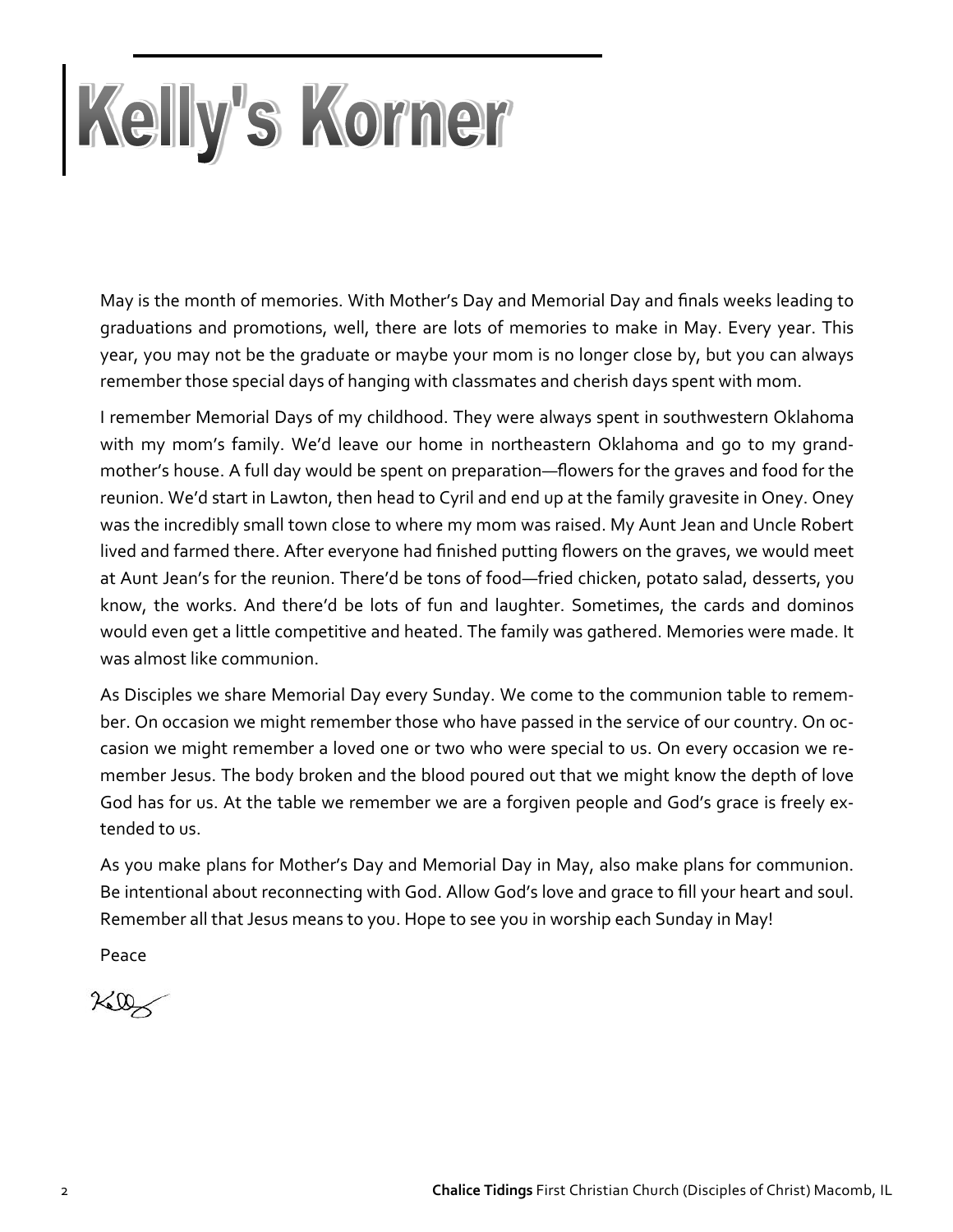#### **Property**

#### **Dave Kentner and Property Committee**

#### **About Our Roof**

In the early summer of 2015, during the renovation project, our electrical contractor was working in the attic space of the Christian Education wing. He reported that First Christian Church had a problem with the present roof. There are holes in the attic roof and light is coming in, which means rain can also get through these holes. I asked a contractor to go up into the attic and tell me what he thought might be happening. He reported that we had some water damage because of possible ice damming and that I should call our insurance company. An insurance adjuster came to look at our damaged roof and took pictures of some of the problem areas. The adjuster claims the problem was the poor workmanship of a previous roofer and that the problem was not caused by ice damming.

I contacted a quality local roofer, who gave us some ideas of possible options/costs we were facing in repairing the roof. We are looking at two options for fixing the roof. The first would be to remove the lower five courses or rows of shingles, replace all damaged wood, install a water barrier, and install five courses of new shingles. We would have a good roof that would need to be replaced in 12 to 15 years. The second option would be to remove all the old shingles, do the repair work that needs to be done as in option one, and shingle the whole roof. The second option would give us the best roof and should last for 30 years. It was estimated that the cost will be \$20,000 to \$30,000 depending upon which option we use.

The Property Committee is in the process of getting bids for the two options now and should have more exact amounts soon. We will continue to inform the congregation as details emerge.





#### **Evangelism Anne Ingersoll**

FREE Chair Yoga Class will be offered every Friday in May from 9:00 am-10:00am excluding the first Friday, in the Fellowship Hall. You don't need to have any prior experience! Improve your strength, flexibility (No, we won't try to bend like pretzels!), and mental health in a peaceful environment. Call me at 421-0540 or email me at [anneingersoll@gmail.com](mailto:anneingersoll@gmail.com) if you plan to attend or if you have any questions. Although nothing is required for this class, if you have a yoga mat or yoga block, bring it! You can wear comfortable clothing or your street clothes.

#### **Heritage Days**

Heritage Days is coming soon! Mark your calendars for June 23, 24, and 25. Sign-ups will be coming soon to work our FCC booth. We'll have corn hole, giant Jenga, and more!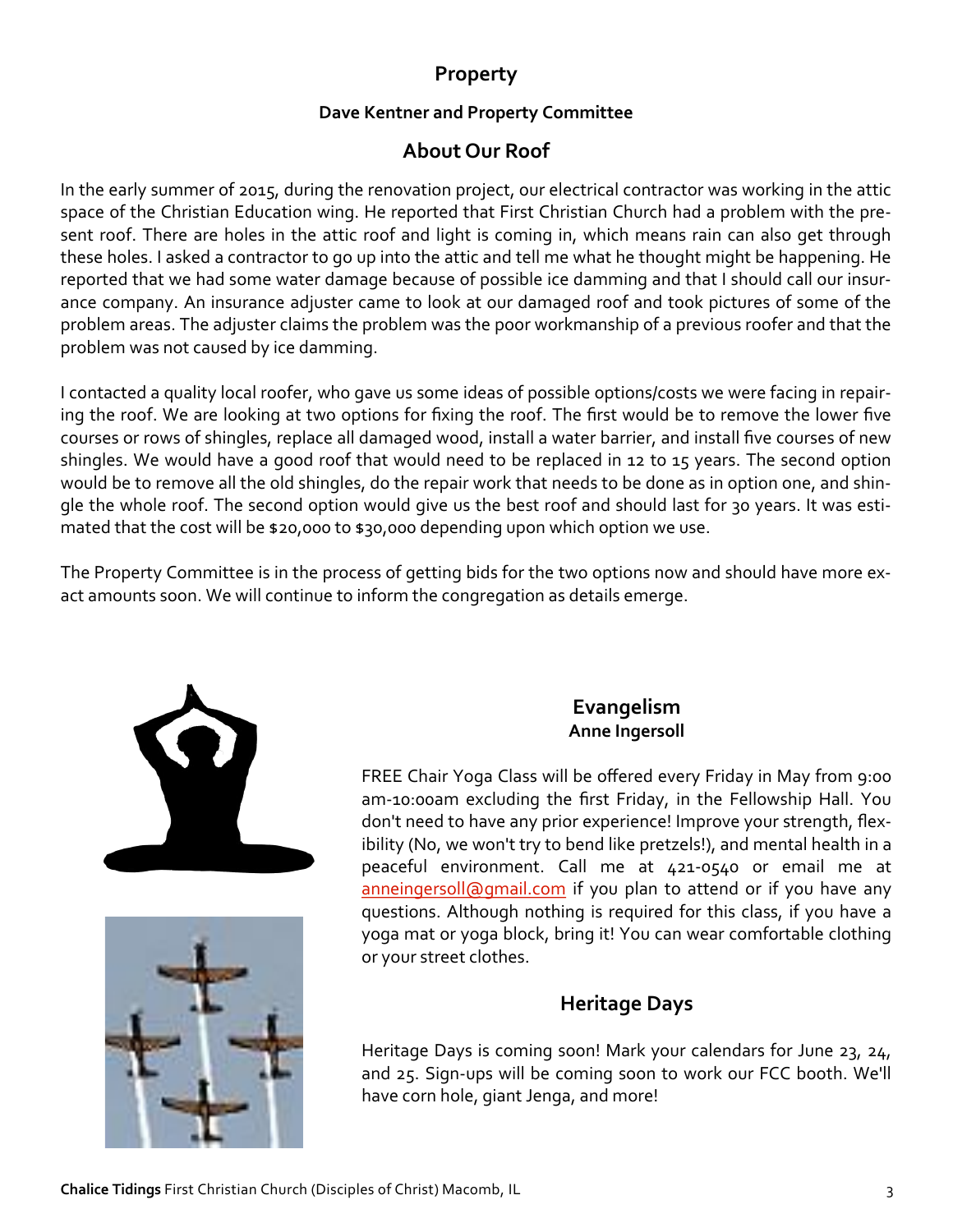#### **STEPHEN MINISTRY Jean Vaughn**

#### **SERVICE OF REMEMBRANCE**



On Thursday, June 9 at 7:00 pm, Stephen Ministry and Rev. Ingersoll are inviting you, your family, your friends and members of the congregation to attend a Service of Remembrance. Personal invitations will be mailed to those families who have lost loved ones this past year. However, this service is not only meant for them, but for everyone. All of us have lost someone, no matter if 10, 20, 30 or 50 years ago. Even though a lot of time has passed and perhaps the pain is not as severe, the hurt remains. I lost my father in 1969, my mother in 1999 and grandson in 2007. There is not a day that goes by without some degree of hurt. I want to encourage the elders, the deacons and the con-

gregation to come to the service and gather around those who mourn to offer support and hold them up while we grieve together. After all, aren't we a "church family?" Following the service, there will be cookies and drink with time to share stories. We are willing, to do whatever it takes to help with the process of grief. The loss of someone is never easy. Let's come together and show our love for one another.

#### **TRAINING SESSION FOR NEW STEPHEN MINISTERS**

Stephen Ministers are members of our church who have been trained to provide emotional and spiritual care to people who are hurting. John 13:34b says, "As I have loved you, so you must love one another."

Would you be interested in becoming a Stephen Minister? I know there are times we all care for each other; however, with Stephen Ministry training, you would learn to use Christian care-giving tools, such as, prayer, scripture, cups of cold water (Matt. 10:42), blessings and forgiveness. Stephen Ministry is Christ-centered and confidential. There are only two qualifications: you need to be a member of the church and have the willingness to care for those who are hurting.

If you have ANY interest in Stephen Ministry, either as a Stephen Minister or want to be better informed concerning the training, I would like to begin a training session for new Stephen Ministers the first week of July. By starting in July, there will be enough training, if you decide to become a Stephen Minister, completed so you could be commissioned as a Stephen Minister on Stephen Ministry Sunday held in October.

For more information regarding Stephen Ministry, Contact Rev. Ingersoll (837-6473), Pauline Dunn (837-2058( or Jean Vaughn (837-4406 ).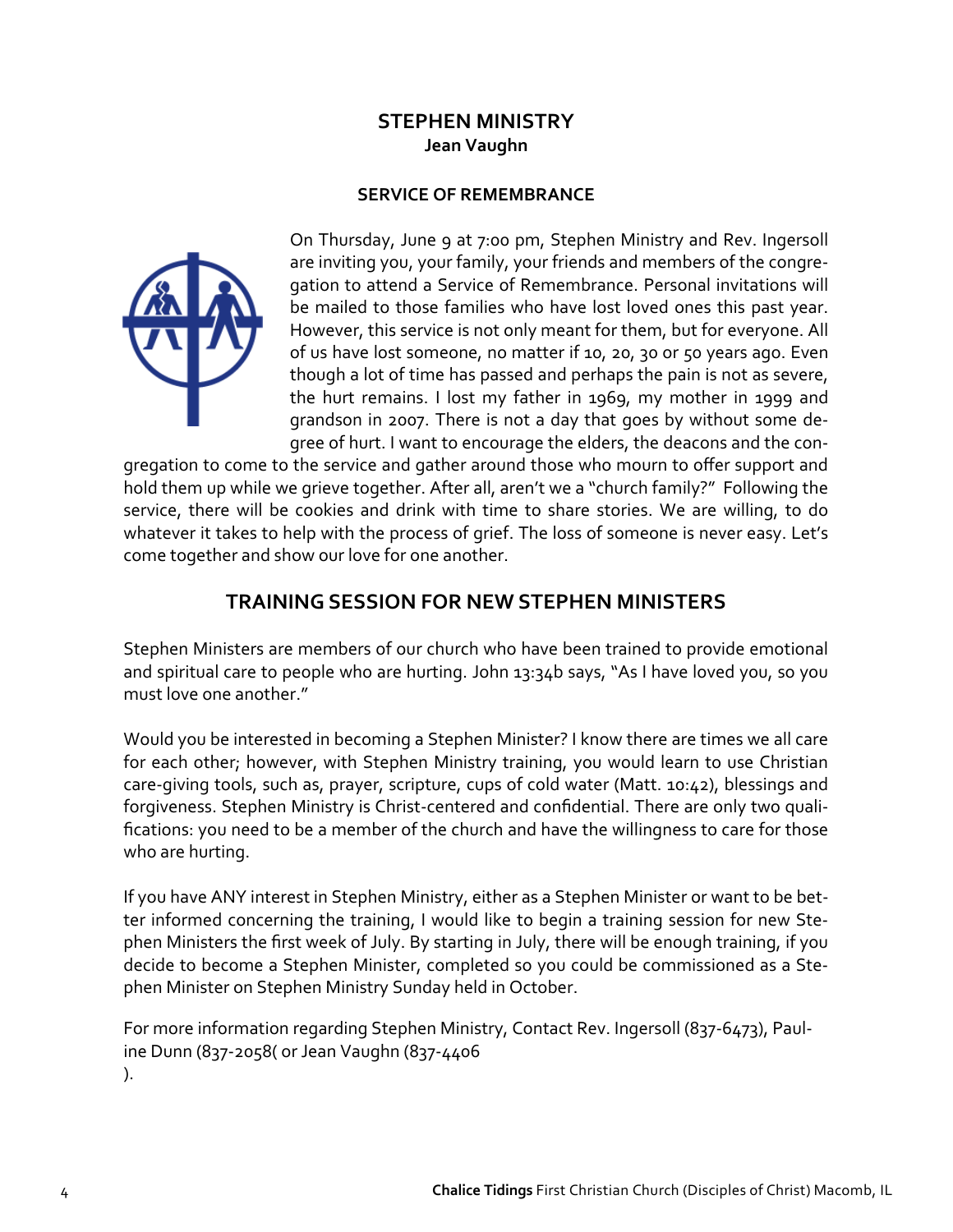### **CHRISTIAN EDUCATION**

#### **Jonelle Schauble**



The Christian Education Department of FCCDOC Macomb and First Presbyterian Macomb has planned something new, and what we hope is a more exciting opportunity to bring the word of God to the children of Macomb and surrounding areas.

It is our hope to introduce for the first time to the community something new and unique. Together this summer we are hosting 3 one-day events, incorporating fun, fellowship and worship.

Our 3 one-day events include a pool party with free swimming, games and

candlelight worship. Our version of the Olympics will include obstacle courses, bouncy houses, games, fellowship, and worship. During Music, Arts and Drama, the children will learn singing, ukulele, painting, and also working with clay, puppets and play writing. This day will be even more special as not only will it include ending with worship, the children will be performing their songs, instruments, puppets and play, while the art work will be on display for all to see.

A group of about 10 has been meeting since January to share their time, talents and treasure in planning each event. One person will be in charge of the event and a group of volunteers working together to make the day full of fun and fellowship.

With each event our age range varies to include all school-age children from 1st thru 8th grade. We need volunteers to help on each of these dates. If you are interested in helping, please let either Jack McKinnon or Jonelle Schauble know. There will be a meeting May 15 at 3pm in the Fellowship Hall for volunteers, so they can learn more about the events. Please consider helping us make these visions a reality.

Christian Education would also like to announce that we have planned 3 movies in the parking lot.

May 29—Peanuts Movie June 2 - Alvin and the Chipmunks, The Road Chip July 3—Up

All movies will start at 8 to 8: 15 pm. There will be refreshments served. So bring your chairs, blankets, and pillows and join us for an evening at the movies. If the weather is bad, the show will go on inside. Call the church if you need a ride. Hope to see everyone there.

Some of you were lucky enough to get a taste of the homemade donuts that Chi Rho youth were fixing during fellowship Sunday. Chi Rho youth will be making donuts again on the second Sundays in June, August, October, and December. They are raising money for the Weekend Lunch Program. It is a program that supplies lunches to those in need. Please put the second dates on your calendar and come early for fellowship to get your hot homemade donut with vanilla, chocolate, sprinkles, or no sprinkles, powdered sugar or cinnamon sugar. Of course, you can have it plain too. There will be coffee and punch always. Please help them raise money for this worthy project.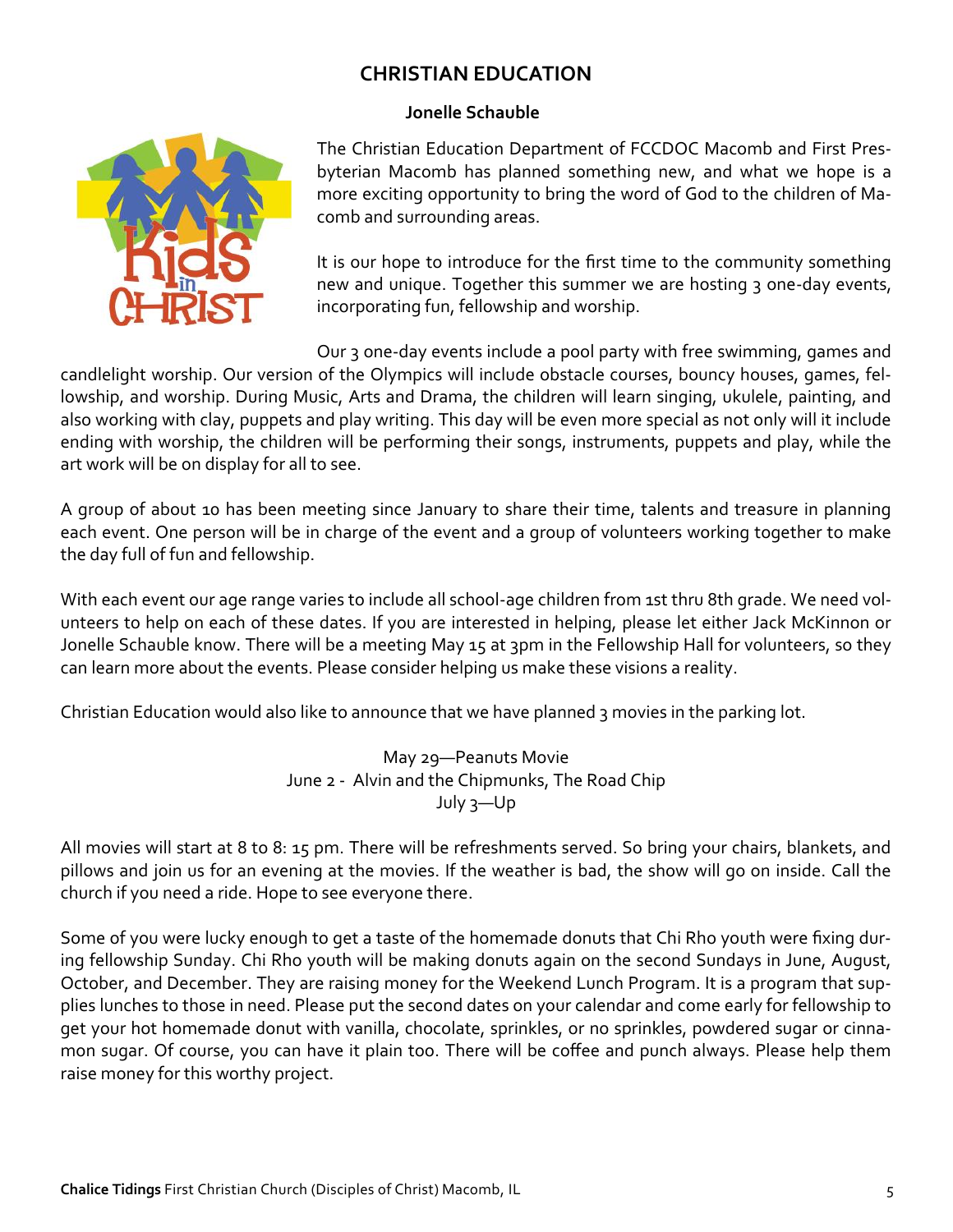#### **Children's Ministry Tad Goldner**



Well, May is just around the corner, and with that the distant call of summer is drawing ever closer. Swimming, camping, picnics, you name it, we're all looking forward to everything we can do when it's warm outside!

One of my best summer memories comes from a trip that my Boy Scout troop took to Colorado. We had gone to a camp for a week, and all of us were excited to spend some time in the mountains away from the flat farmlands. On the way into the camp, we noticed a trailhead sign for "Whydontyoutakea Peak." I wish I could make this stuff up.

There were a couple of us that thought it was a pretty clever joke and talked about it all week. Towards the end of our time there, one of our leaders heard us mention it, and asked us, "Well why don't you?" Long story short, we did, we took the climb, and it was one of the most fantastic experiences I have ever had. There's something about staring off into the distance from what feels like the top of the world that just isn't matched by anything else.

I guess what I'm trying to say is that sometimes, if you have a chance to make those off-hand comments and dreams a reality, truly great things can happen, and I hope that for everyone as we move into this warm, fun-

#### **Elders**

#### **Myrna Osborn**

 $O$ pen your Bible to its center, and you'll find the Book of Psalms. In it are some of the most beautiful words ever translated into the English language, with none more beautiful than the 23rd Psalm. David describes God as being like a shepherd who cares for His flock. No wonder these verses have provided comfort and hope for generations of believers.

On occasion, you will confront circumstances that trouble you to the very core of your soul. When you are afraid, trust in God. When you are worried, turn your concerns over to Him. When you are anxious, be still and listen for the quiet assurance of God's promises. And then, place your life in His hands. He is your Shepherd today and throughout eternity. Trust the Shepherd.

Have you made God the cornerstone of your life, or is He relegated to a few hours on Sunday morning? Have you genuinely allowed God to reign over every corner of your heart, or have you attempted to place Him in a spiritual compartment? The answer to these questions will determine the direction of your day and your life.

God loves you. In times of trouble, He will comfort you; in times of sorrow, He will dry your tears. When you are weak or sorrowful, God is as near as your next breath. He stands at the door of your heart and waits. Welcome Him in and allow Him to rule. And then, accept the peace, and the strength, and the protection, and the abundance that only God can give.

Each new day is a gift from God, and if we are wise, we will spend a few quiet moments each morning thanking the Giver. Daily life is woven together with the threads of habit, and no habit is more important to our spiritual health than the discipline of daily prayer and devotion to the Creator.

 $\ddot{\phantom{a}}$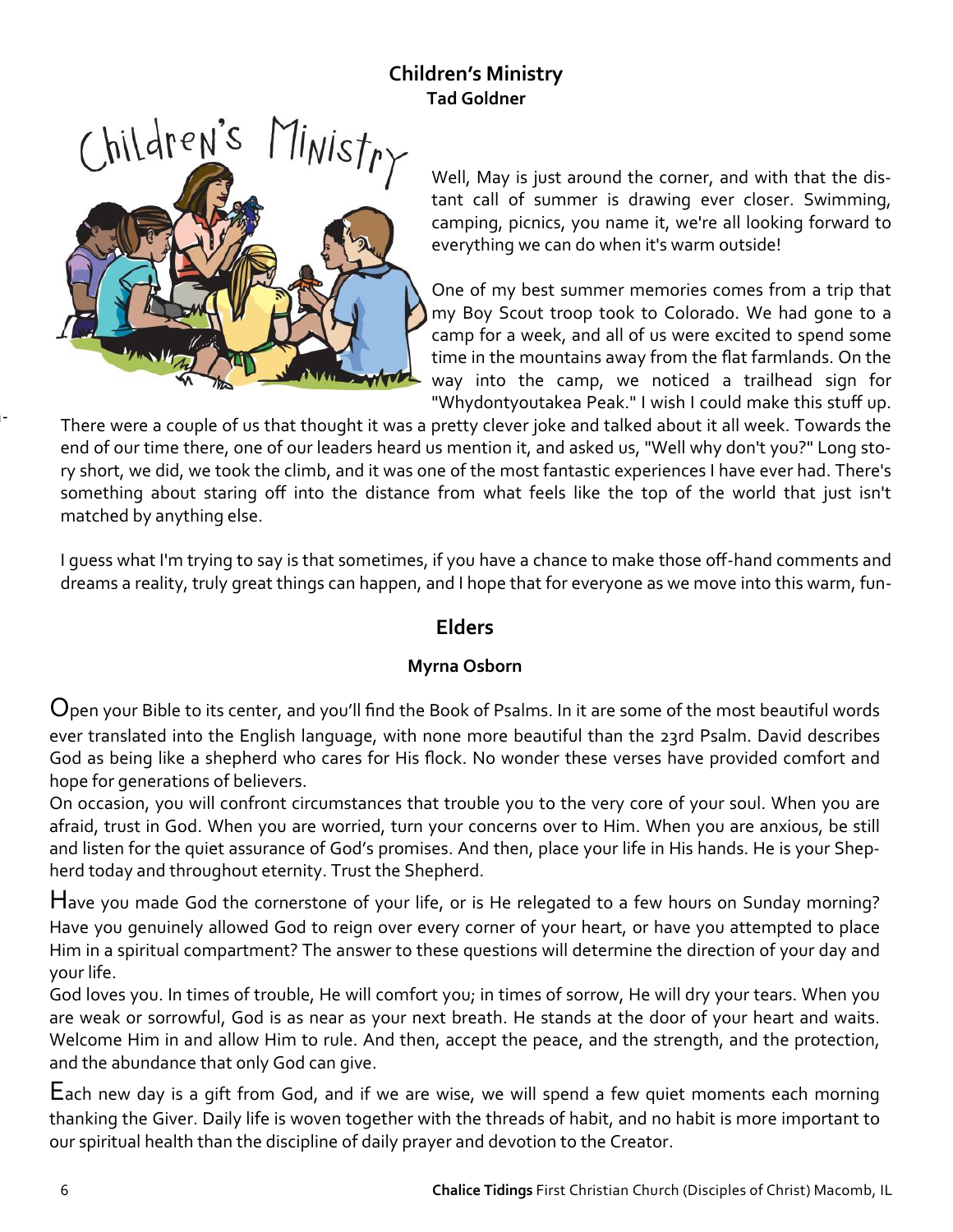## *May at a Glance*

| Sunday May 1<br><b>Graduation Sunday</b><br>Chi Rho |           | Thursday, May 19<br>Third Thursday Men's Gr<br>@ Chubby's |                    |
|-----------------------------------------------------|-----------|-----------------------------------------------------------|--------------------|
| Youth Group                                         | 4:45 pm   |                                                           |                    |
| College & Young Adult                               | 5:00 pm   | Friday, May 20                                            |                    |
|                                                     | 7:00 pm   | Yoga                                                      |                    |
| Monday, May 2<br><b>Spirit Sisters</b>              | 7:00 pm   | Sunday, May 22                                            |                    |
|                                                     |           | Luke 8:26-39, What Have                                   |                    |
|                                                     |           | Youth Group                                               |                    |
| Tuesday, May 3                                      |           | Chi Rho FCC Open                                          |                    |
| Pastoral Support                                    | 5:00 pm   | Mini Golf Night with Higl                                 |                    |
| Disciples Women Executive Board Meeting             | 7:00 pm   |                                                           |                    |
|                                                     |           | Monday, May 23                                            |                    |
| Wednesday, May 4                                    |           | Evangelism                                                |                    |
| Choir Rehearsal                                     | 6:30 pm   | Worship<br>Elders                                         |                    |
| Thursday, May 5                                     |           |                                                           |                    |
| <b>FCC Book Club</b>                                | 11:30 am  | Tuesday, May 24                                           |                    |
|                                                     |           | Martha Shemwell                                           |                    |
| Saturday, May 7                                     |           | Bertha Gilchrist Group                                    |                    |
| Disciples Men's Breakfast @ Old Dairy               | $8:00$ am | Itoka Maeda Group                                         |                    |
|                                                     |           |                                                           |                    |
| Sunday, May 8                                       |           | Friday, May 27                                            |                    |
| Mother's Day, Luke24:44-53, You Are Witnesses       |           | Yoga                                                      |                    |
|                                                     |           | Sunday, May 29                                            |                    |
| Monday, May 9                                       |           | Memorial Day Weekend,                                     |                    |
| Outreach & Action                                   | 5:30 pm   | Luke 13:10-17, Set Free                                   |                    |
| Christian Education                                 | 6:00 pm   | Peanuts Movie in the Par                                  |                    |
| <b>Stephen Ministry</b>                             | 6:00 pm   |                                                           |                    |
| Property                                            | 6:30 pm   |                                                           |                    |
|                                                     |           | <b>Birthdays</b>                                          |                    |
| Friday, May 13                                      |           | 1                                                         | Jonelle            |
| Yoga                                                | 9:00 am   | 3                                                         | Karen (            |
|                                                     |           |                                                           | Mary H             |
| Sunday, May 15                                      |           |                                                           | Joe Me             |
| Pentecost, Acts:2 17-21, Visions and Dreams         |           | 10                                                        | Sharon             |
| Vision Planning                                     | 3:00 pm   | 14                                                        | Mary R             |
| Chi Rho                                             | 4:45 pm   | 16                                                        | David k            |
| Youth Group                                         | 5:00 pm   |                                                           | Ellen Ti           |
|                                                     |           | 19                                                        | Griffin I          |
| Monday, May16                                       |           | 20                                                        | Abby D             |
| Trustees                                            | 6:00 pm   | 21                                                        | Bob Ch             |
| Church Board                                        | 7:00 pm   | 24                                                        | John Ha            |
|                                                     |           | 26                                                        | Margar             |
|                                                     |           | 28                                                        | Peggy'             |
| Tuesday, May 17<br>Prayer Shawl                     | $1:00$ pm | 29                                                        | Penny I            |
|                                                     |           | <b>Anniversaries</b>                                      |                    |
|                                                     |           | 5                                                         | Teresa             |
|                                                     |           | 14                                                        | John &             |
|                                                     |           | 18<br>20                                                  | Tim & S<br>Joe & T |
|                                                     |           |                                                           |                    |

Third Theory Theory Space 9:00 am e You? 5:00 pm h School Group 5:00 pm 6:00 pm 7:00 pm 1:30 pm 7:00 pm 7:15 pm 9:00 am Memorial Day Weekend, king Lot 8:00 pm Schauble Chatterton loke unier Butcher aymer! Kentner ingley Reed Taylor ace atterton, armon ret Taylor West Dobey

| 5  | Teresa & Jeff Bennett |
|----|-----------------------|
| 14 | John & Leslie Trone   |
| 18 | Tim & Sue Adams       |
| 20 | Joe & Teresa Meunier  |
| 21 | David & Debbie Taylor |
| 23 | Jim & Janet Shank     |